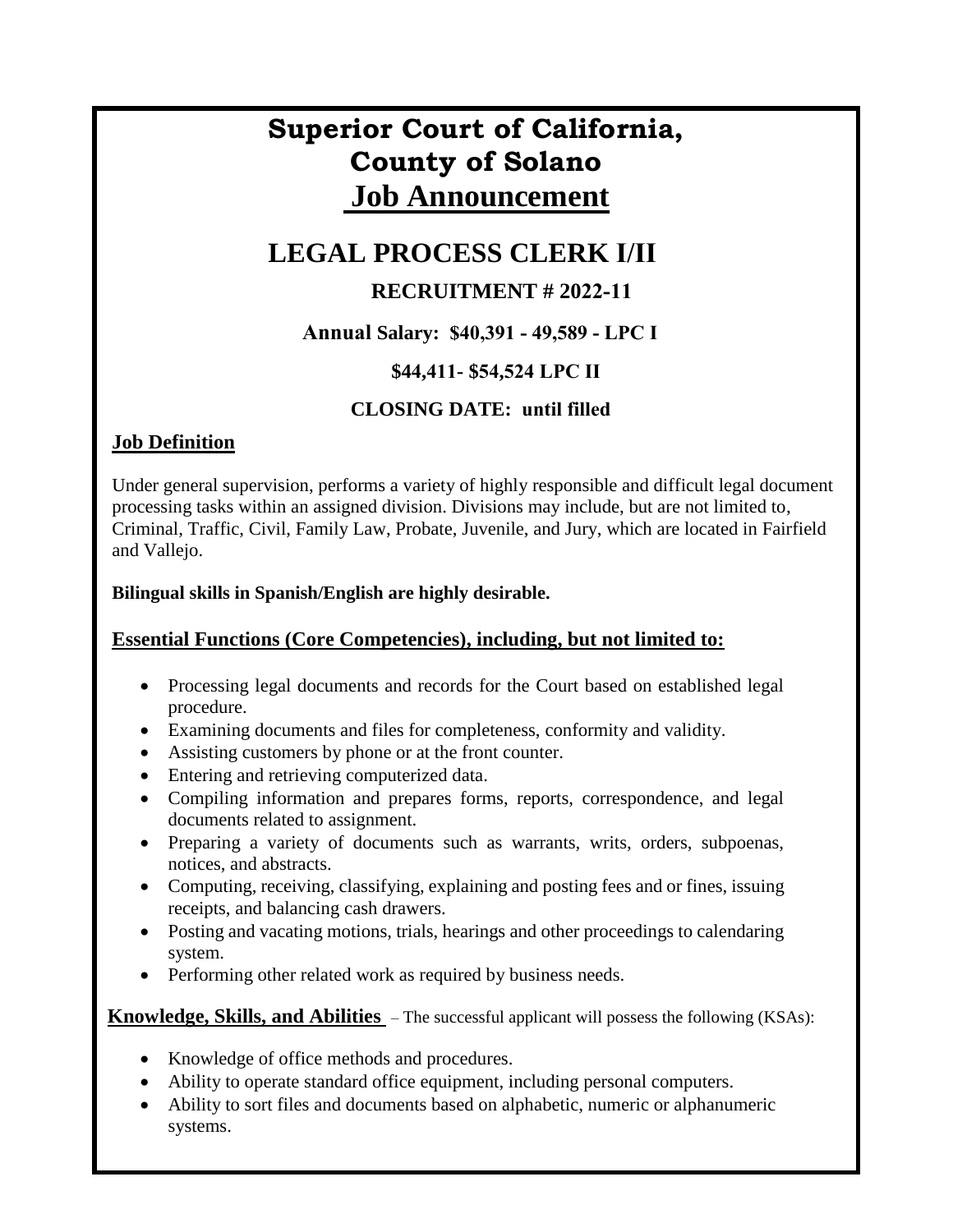- Ability to search manual, microfilm or electronic information storage systems to locate information.
- Ability to receive and record fees according to established procedures.
- Ability to maintain accurate records.
- Ability to organize and prioritize work assignments.
- Ability to understand and apply written and verbal instructions & convey information to others.
- Ability to communicate effectively with people of diverse socio-economic backgrounds and temperaments.
- Ability to maintain confidentiality of information.

## **Educational and Work Experience Requirements**

Possession of a high school diploma or its equivalent and

One (1) year of clerical office experience OR

Two (2) years of recent, increasingly responsible clerical experience or any combination of training and experience that could likely provide the desired knowledge and abilities. One (1) year experience in a law office or court environment is highly desirable.

## **Typing/Keyboarding Skills**

Keyboarding at a corrected rate of 35 wpm for a five (5) minute test is required. A current, valid keyboarding certificate must be submitted with the application from an accredited school or other agency. The certificate must contain the gross number of words typed per minute, the number of errors and must be signed and dated by the examiner. The certificate may not be more than twelve (12) months old at the time of the application. Online typing certificates will be accepted.

## **Physical Requirements and Work Environment**

The physical demands and work environment characteristics described here are representative of those that must be met by an employee to successfully perform the essential functions of this job. Reasonable accommodations may be made to enable individuals with disabilities to perform the essential functions.

- *Physical demands*: While performing the duties of this job, the employee is required to stand; walk; sit; use hands to finger, handle, pinch, pull objects or controls; reach with hands and arms; climb stairs; balance; stoop, kneel, crouch, or crawl; talk or hear. The employee must routinely lift and/or move up to 10 pounds and to occasionally lift and/or move up to 25 pounds. Specific vision abilities required by the job include close vision, distance vision, color vision, peripheral vision, depth perception, and the ability to adjust focus.
- *Work environment*: While performing the duties of this job, the employee is exposed to weather conditions prevalent at the time. The noise level and traffic level in the work environment are similar to a busy office.

Normal business hours for this position: Monday through Friday, 8:00 a.m. to 5:00 p.m.